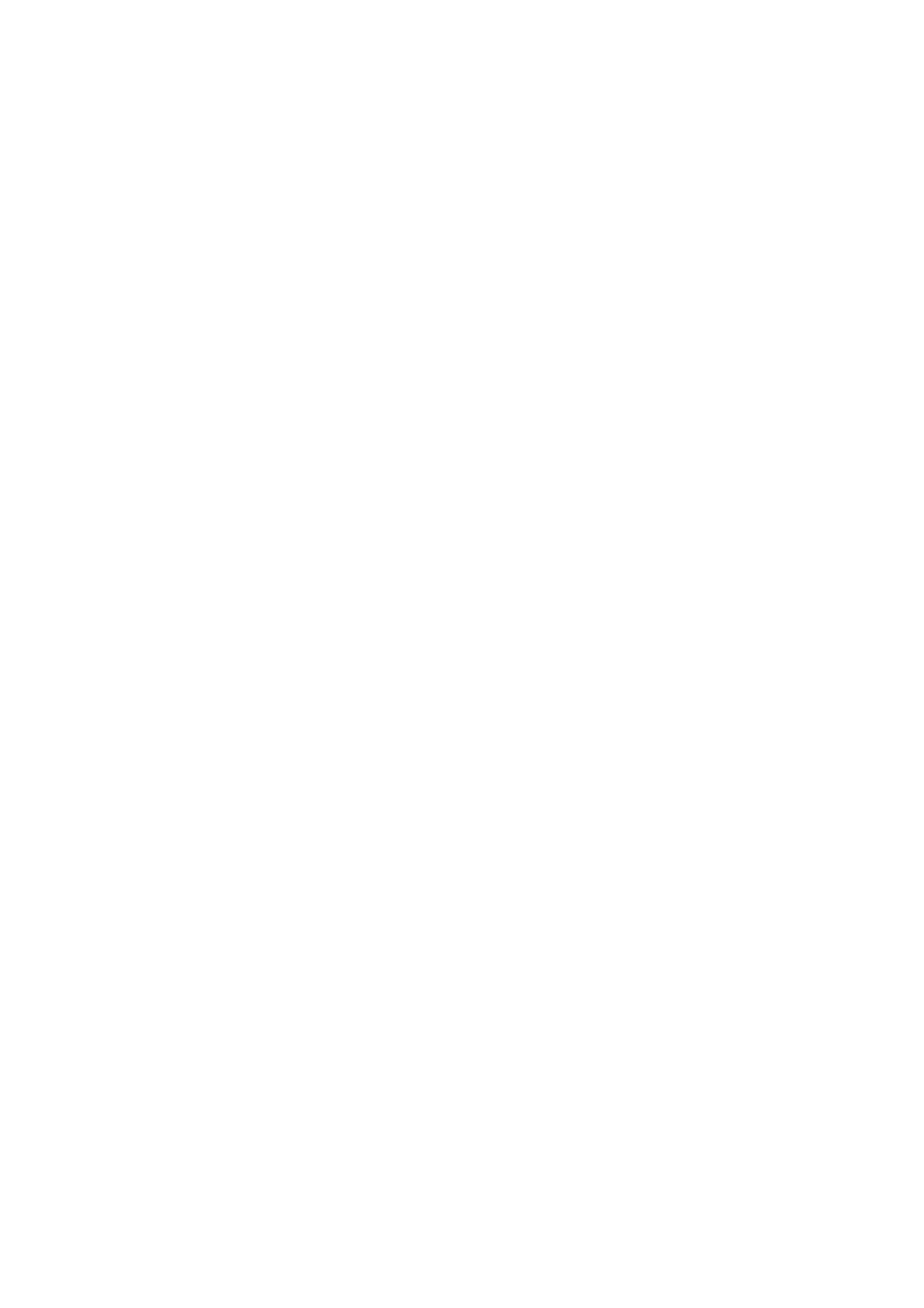Black colored is a great standard coloration to utilize with some other shades, but usually do not focus on putting on black colored at all times. Whilst sporting black colored at the base half of the body may be considerably slimming, be sure to jazz music your thing up with the addition of one thing colourful in your torso.

It is not very simple to wear plaid, particularly when you are looking to implement a glance which is softer than you ordinarily have. When you have to wear plaid, be sure that you pair it with something that is womanly like thin bluejeans or perhaps a bag which has ruffles into it.

To get a simple approach to look a lot more elegant, change your cheap rubber turn-flops for some strappy flip flops in leather material, patent, or some other eye-getting, grown-up material. Your toes will still be comfortable, however you will instantly appearance more putcollectively and finished. Seek out ornamented styles with beads, embroidery or cool components.

If you are a plus measured female, tend not to believe you can not be as stylish as slimmer women. It really is what you put on which enables the main difference. Stay away from baggy clothes, because this can make you look greater. Use clothing which may have a great suit and try to get clothes that is accurate to the dimensions quite tight clothes is just not the ideal solution either.

Most people do not know how far wonderful skin area may take you on earth of design. Your skin problem can have a massive influence on your entire fashion appear. Therefore, it is important that you just take care of your stunning epidermis. Then, your skin layer will enhance the stunning clothing that you just use.

Fill out mouth by outlining all of them with pencil after which mix inwards. You then should use petroleum jelly or gloss more than this place. Should you prefer a pouty seem, use only a tad much more gloss to accentuate the center of your leading lip. Alternately, you can showcase your lips by making use of an eye shadow shade that accentuates your lip hue. Just place slightly in the center of each mouth area.

Don't enable the comments of other individuals allow you to get straight down. Fashion doesn't mean everyone ought to gown such as a product. What's most significant has been cozy and confident in your appearance and the way you present yourself to many other folks.

Use era proper apparel. It's one thing some women don't desire to rid yourself of, but there arrives a period when a super-quick skirt is not flattering. Focus on the way your outfits set you away from through all phases in your life, and this will serve you nicely. The good thing is that you have some clothing that appear fantastic on more mature females that younger ladies can't accomplish, so there is certainly usually something trendy to anticipate.

Find <https://flexshop1.com/> . Lots of females use tops, skirts, and even bras that are as well limited. This is extremely unflattering. Acquiring clothing that matches correct may have you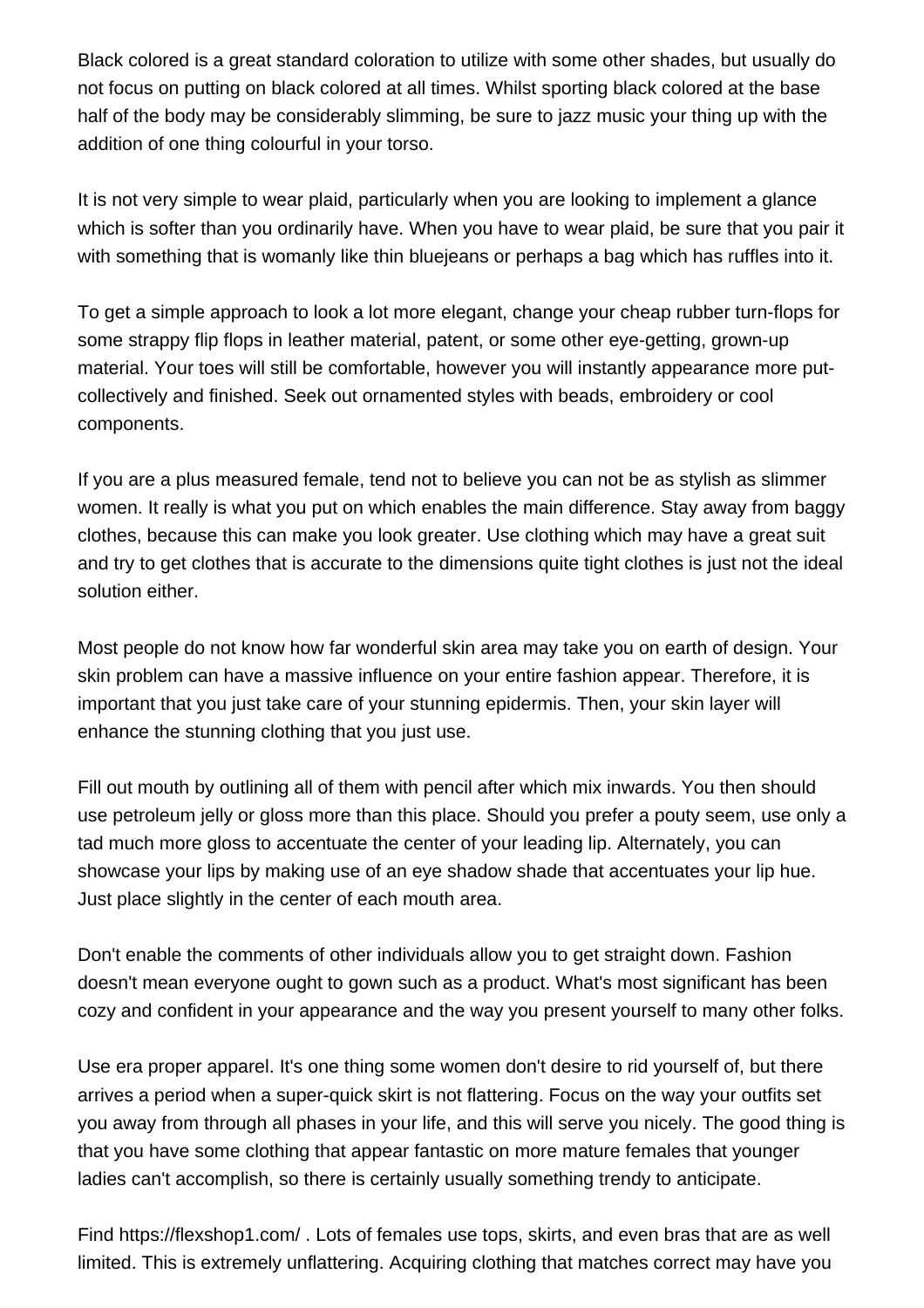hunting the best. It will enable you to inhale and exhale and stay comfortable in doing what you're wearing. Element of being stylish is now being at ease along with your choices.

One particular excellent bit of fashion suggestions is to ensure that you check your self coming from all angles just before wandering from the door. This will be significant due to the fact you do not need to be ashamed because of either a strange match, a mark, or leaving a tag on. Have somebody in addition to examine to suit your needs too, when possible.

Don't be concerned about design regulations engage in with your personal fashion. You will never know if anything will excellent on you up until you try it out. Having a great time together with your wardrobe can lead to amazing seems. You can create an original look by wearing distinctive sections.

One wonderful hint for deciding on what pumping systems to wear is to complement types that match the color of the skin. Not merely is this just will be strategies for what will almost always look really good, nevertheless it may also assistance to increase the design of your legs.

It is possible to stop getting greasy locks by shampooing hair each day. Should your locks is extremely greasy, you may decide to leave your hair shampoo on your head for about five minutes before rinsing it all out. As soon as your head of hair is free of moisture, try not to brush it quite definitely or run the hands by means of it this may energize oils generation.

Keep a little bottle of superglue in your pocketbook or automobile. You can use it to mend a number of different products, if they split unexpectedly. A strap on a pocketbook or sandals could be held with each other very easily. This can save your valuable night out, letting you have a very good time as an alternative to having to worry about your shattered accessory.

When picking a swimsuit, there are lots of things you can do to minimize shape problems and focus on the proper parts of your body. For instance, if you have even bigger hips, stress your hip and legs and emphasize your small midsection by wearing a match that is certainly minimize high in the thigh. Check into far more alternatives for swimwear use at the same time.

Benefit from the fur craze without having to spend a lot of cash. Fur is big in the world of trend at this time, but legitimate hair are often very high-priced. Man-made hair is a wonderful way to get into on the craze with out going broke. In addition, it has the added benefit for being humane.

A single fashion suggestion to take into consideration is always to have a minumum of one item that is certainly leopard produce. Although this might seem unusual, this design has become preferred through the ages and could be just the thing to provide some spice in your clothing. At times merely a buckle or purse could have the desired effect.